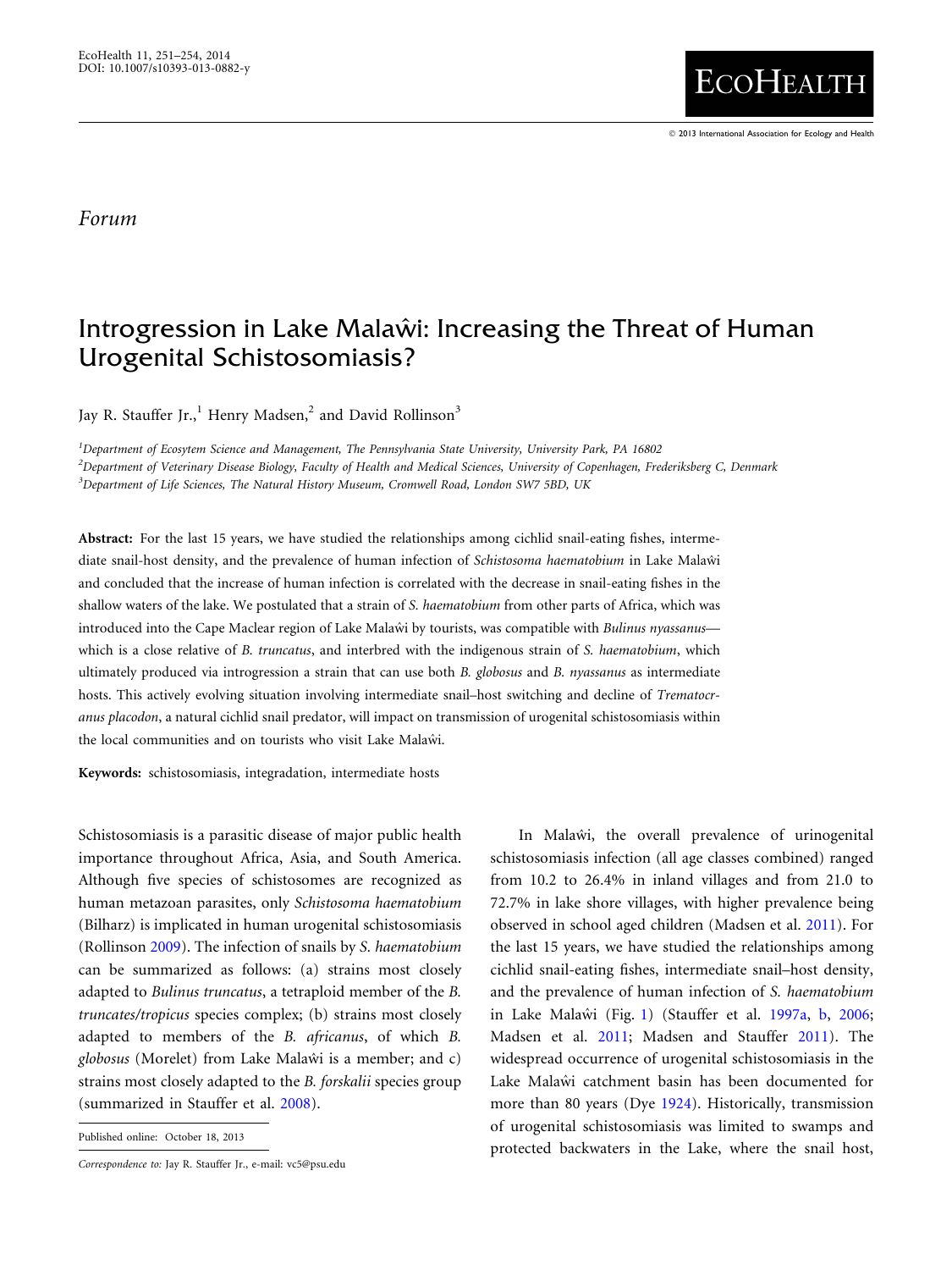<span id="page-1-0"></span>



B. globosus was abundant (Teesdale and Chitsulo [1983\)](#page-3-0). Evans [\(1975\)](#page-3-0) regarded the open waters of Lake Malaŵi to be schistosomiasis free. In 1991, five of six divers contracted urogenital schistosomiasis after diving in the open waters at Cape Maclear (14°05'S 34°54'E), Lake Malaŵi (Stauffer et al. [1997a](#page-3-0), [b\)](#page-3-0). Until the turn of the century, the paradigm of urogenital schistosome transmission in Lake Malaŵi was that B. globosus was the only intermediate snail host. At this time, it was postulated that the divers were infected by schistosomes that were transported into the open waters from more secluded areas, or that over-fishing of the shallow waters reduced the endemic snail-eating fishes to the point where B. globosus successfully established populations. Stauffer et al. ([1997a](#page-3-0), [b\)](#page-3-0) demonstrated that a

decline in the number of snail-eating fishes, particularly Trematocranus placodon, was correlated with a rise in the prevalence of schistosomiasis in school-age children residing in Cape Maclear. In 2001, Madsen et al. ([2001\)](#page-3-0) discovered that an endemic snail, B. nyassanus Smith, adapted for living exclusively in the lake and characterized by a much thicker shell, was also an intermediate host of S. haematobium. Unlike B. globosus, B. nyassanus lives in the open waters of the lake and can burrow  $\sim$  2 cm below the sand surface (Madsen and Stauffer [2012](#page-3-0)). Importantly, Madsen et al. [\(2004](#page-3-0)) showed that transmission of S. haematobium occurred along the open shorelines characterized by sandy substrate, and postulated that the B. nyassanus was the intermediate host in these environs.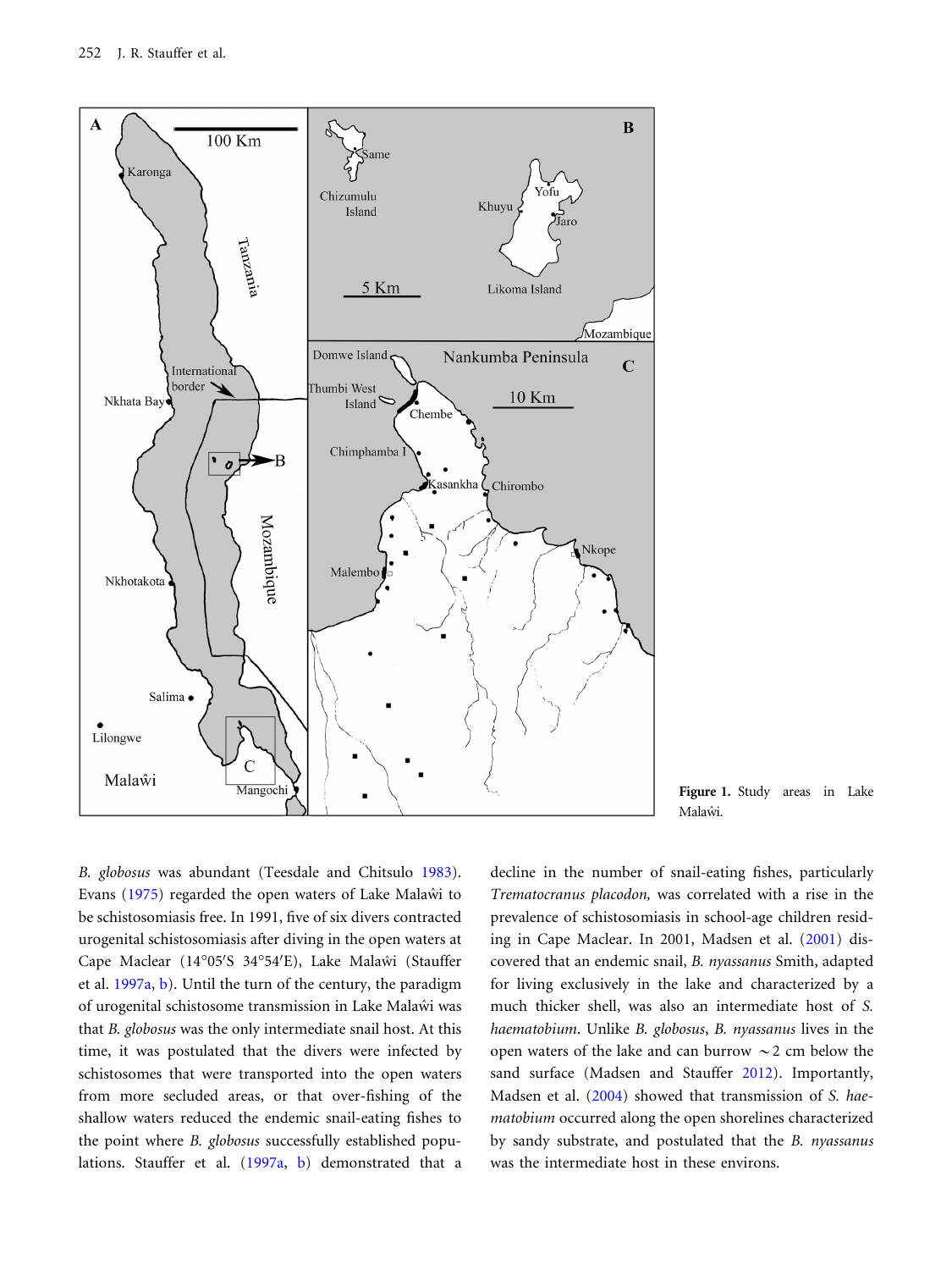With the increase in human travel and the movement of infected people, theoretically the spread of parasite strains could increase; thus, if suitable intermediate hosts were present, then new transmission foci might be established (Stauffer et al. [2007\)](#page-3-0). Stauffer et al. ([2008\)](#page-3-0) demonstrated that the S. haematobium isolates from B. globosus and B. nyassanus could not be distinguished using nuclear or mitochondrial sequences. Other studies from this author group (Stauffer et al. [2006](#page-3-0), [2008](#page-3-0); Madsen et al. [2011;](#page-3-0) Madsen and Stauffer [2011](#page-3-0)) have shown that both B. globosus and B. nyassanus are intermediate hosts for S. haematobium in the Cape Maclear region of Lake Malawi, but interestingly no infected B. nyassanus have been found in the northern portions of Lake Malawi. Furthermore, the miracidia of S. haematobium, from eggs isolated from infected children living in areas where B. globosus was the only intermediate host, were shown to be compatible with B. nyassanus (Stauffer et al. [2008](#page-3-0)); thus, S. haematobium from the Cape Maclear region of Lake Malawi can infect snails from both the B. truncatus/tropicus and the B. africanus groups. The lack of genetic variation between the S. haematobium isolates from the two different intermediate snail hosts was surprising, especially because B. nyassanus (B. truncatus/tropicus complex) is an unusual intermediate host for this parasite (Madsen et al. [2001](#page-3-0)). Within the B. truncates/tropicus complex, most diploid species seem resistant to infection in nature, although B. liratus on the island of Madagascar appears to be an exception (Stothard et al. [2001](#page-3-0)). The fact that B. nyassanus is also susceptible is therefore another interesting exception to the rule, because it is diploid (Madsen et al. [2001\)](#page-3-0), and is a species within the B. truncatus/tropicus complex. Thus, because of the increased use of the Cape Maclear National Park by Egyptians among others, we postulate that a strain of S. haematobium probably from Northern Africa compatible with B. truncatus (also member of the B. truncatus/tropicus complex) was introduced into the Cape Maclear region of Lake Malaŵi by tourists or immigrant workers. This strain was pre-adapted to infect B. nyassanus, which is a close relative of B. truncatus, and interbred with the indigenous strain of S. haematobium, to produce a population of parasites that can now use both B. globosus and B. nyassanus as intermediate hosts.

In addition to the above novelties, anomalies in the location of the schistosomes have been reported in travelers who visited Lake Malaŵi. Schwartz et al. ([2000\)](#page-3-0) reported pulmonary manifestations associated with early schistosome infection; six of the eight cases were exposed in

Malaw<sup>i</sup>. Pathological changes in the lungs are primarily the result of granuloma formation around ectopic eggs (Schwartz et al. [2000](#page-3-0)) and pulmonary arterial hypertension is normally associated with hepatoplenic schistosomiasis caused by S. mansoni (Fernandes et al. [2012\)](#page-3-0). In addition, Corachan et al. ([1994\)](#page-3-0) reported schistosome eggs via hematospermia and ultra-sonographic evidence in the prostate and/or seminal vesicles in ten male tourists after recreational exposure to freshwater in Malaŵi. Cetron et al. ([1996\)](#page-3-0) reported that two Peace Corps volunteers who visited the Cape Maclear portion of Lake Malawi developed central nervous system schistosomiasis after infection by S. haematobium. While such infection is essentially an evolutionary dead-end for the parasite, the observed pathology is of concern. Whether the mixing of parasite strains is responsible in part for these unusual pathologies remains unclear.

Speciation via hybridization or mixing of strains has been acknowledged in the evolution and adaptation of many plant species (Grant [1981](#page-3-0)), and Stauffer et al. [\(1997a,](#page-3-0) [b](#page-3-0)) gave several examples of hybridization in the speciation of vertebrates. Hybridization/intergradation between schistosome species/strains is well recognized and may play a role in host switching events. Webster et al. ([2005\)](#page-3-0) reported on the interaction of S. guineenisis genes with S. haematobium in Cameroon and suggested that hybridization and introgression had led to the replacement of one species by another. Rollinson et al. [\(1990](#page-3-0)) reported viable hybrids between two bovine parasites, and Huyse et al. ([2009\)](#page-3-0) demonstrated bidirectional introgression between bovine and human Schistosoma spp., which resulted in heterosis (e.g., higher fecundity, faster maturation times, and wider intermediate host spectra). The epidemiological data clearly implicate Cape Maclear as the site contributing to the most frequent transmission of schistosomiasis; thus, visitors to Cape Maclear were 2.85 times more likely to be seropositive than visitors elsewhere (Cetron et al. [1996\)](#page-3-0). These observations are consistent with transmission via two intermediate hosts (i.e., B. globosus and B. nyassanus) and vigor of the schistosome. This actively evolving situation, involving intermediate snail–host switching and decline of the natural cichlid snail predator, will impact on transmission of urogenital schistosomiasis within the local communities and on tourists who visit Lake Malaŵi and should be closely monitored. Data must be collected to determine (a) why there is higher infection rate in the waters of Cape Maclear than other areas along the lake shore; (b) if mixing of strains will permit other Bulinus